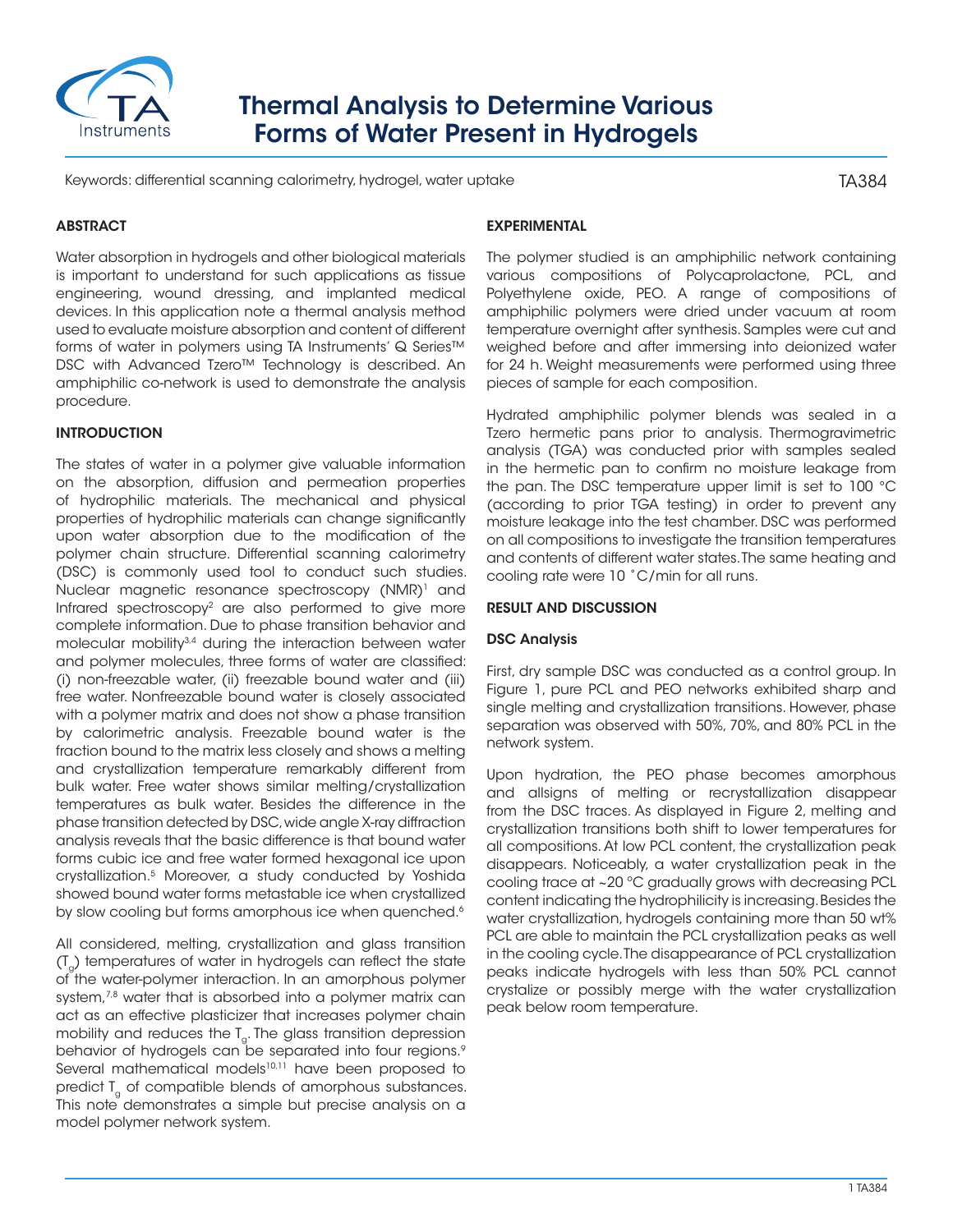

*Figure 1: DSC thermograms of different compositions of dry amphiphilic networks.* 

Although two distinct water melting peaks around 0 °C and -20 °C are observed, only one sharp water crystallization peak appears in the cooling trace. According to the classification of three forms of water in the polymer, free water melts at 0°C and a water melting peak at -20°C is attributed to freezable bound water.  $T_m$  of freezable bound water is usually lower than bulk water due to hydrogen bonding, but changes slightly or remains constant with different polymer/ water mixtures2. In some cases, a cold crystallization peak appears on the heating cycle for an intermediate water concentration range.6,12 That is mainly due to some water molecules unable to crystallize completely, yielding a higher fraction of water molecules that are non-freezable under the experimental condition.



*Figure 2: DSC thermograms of a water saturated sample. Heating and cooling rate were both 10°C/min. (∆ and ∆ indicate freezable water and free water melting peak.)*



*Figure 3: DSC thermograms of high water uptake sample with different sampling weight. (Arrow indicates the crystallization loop.)*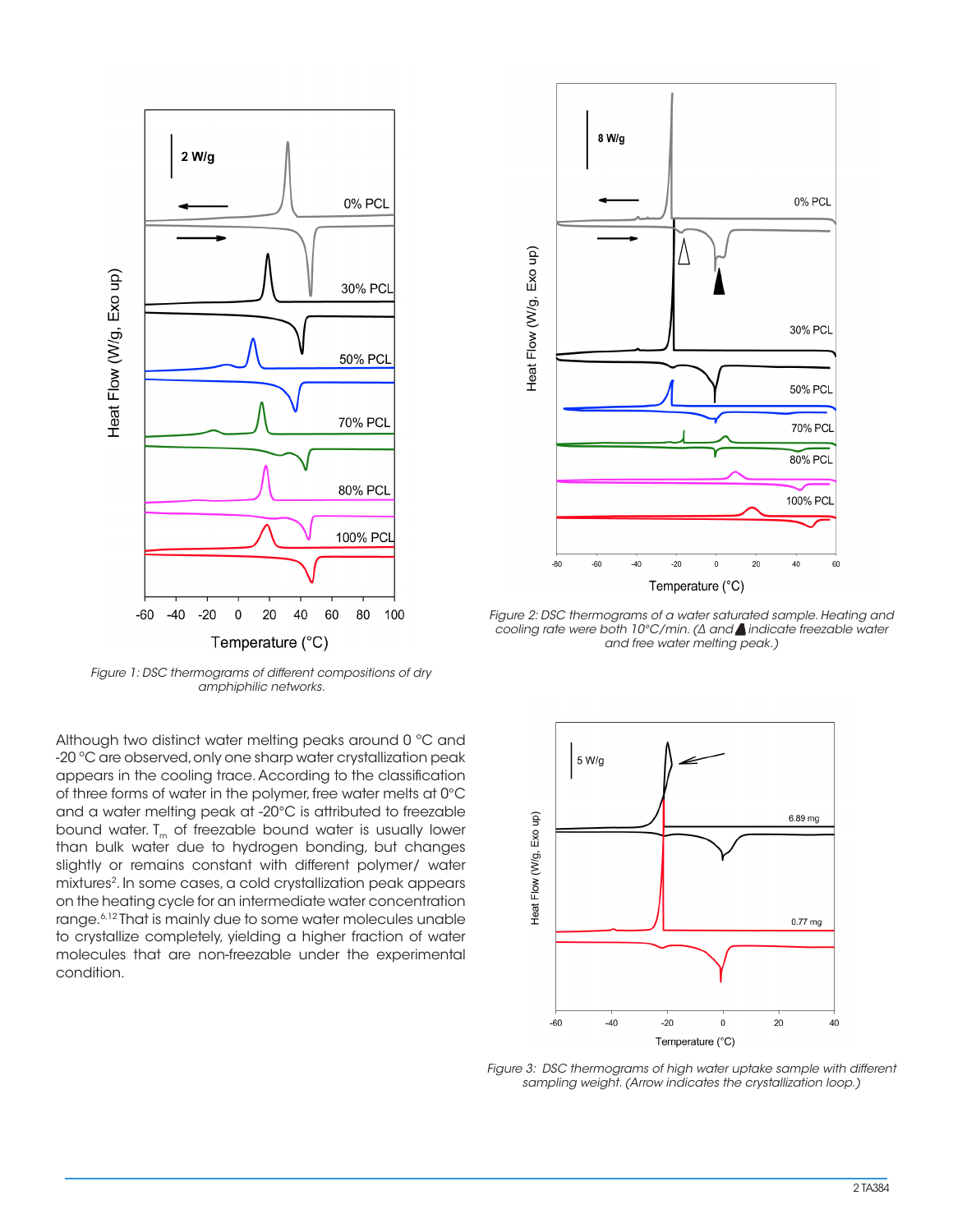With decreasing PCL content in the system, water crystallization around -20°C shows a significant artifact in the form of a large "loop" in the cooling trace, attributed to the large exotherm of water crystallization. To ameliorate this problem, one can lower the cooling rate or decrease the sample weight. Figure 3 demonstrates the latter approach to removing the loop.

#### Water Content Analysis

It is noted that the separation of free water and freezable bound water is very difficult to observe in the cooling cycle as they crystallize continuously. The large loop of water exotherms is also considered inappropriate for calculation. Therefore, heating traces are chosen to analyze water content. Two similar methods are presented in this application note. The first method is calculated using the following equations:

$$
W_s(\%) = \frac{m_w - m_d}{m_w} \times 100\%
$$
 (1)

$$
W_{fs}(\%) = \frac{\Delta H_{hydrogel}}{\Delta H_{m,H_2O}^{\circ}} \times 100\%
$$
\n(2)

$$
W_{nfs}(\%) = W_s - W_{fs} \tag{3}
$$

where md is the initial dry weight before submersion, and mw is the weight after 24 h hydration, *∆HO m,H2O = 333.5(J/g)*, *∆H<sub>hydrogel</sub>* is the summation of all the melting enthalpy in the heating trace of wet DSC. W<sub>s</sub> is the swelling ratio. W<sub>fs</sub> and W<sub>nfs</sub> represent freezable water and non-freezable water content in the hydrogel.



*Figure 4: The distribution of different forms of water present in the hydrogels.* 

An alternative way to present the data is calculated in a similar manner as follows:

$$
W_c(\%) = \frac{m_w - m_d}{m_d} \times 100\%
$$
 (4)

$$
W_f(\%) = \frac{m_f}{m_d} \times 100\% = \frac{\Delta H_{hydrogel}}{\Delta H_{m,H_2O}^{\circ}} * (W_c + 1)
$$
\n(5)

$$
W_{nf}(%) = W_c - W_f
$$
 (6)

Here, W<sub>c</sub> is water uptake, m<sub>f</sub> is freezing water weight in hydrogel.  $\mathsf{W}_{_{\mathsf{f}}}$  and  $\mathsf{W}_{_{\sf nf}}$  represent freezable water and nonfreezable water content in amphiphilic polymers.



*Figure 5: The relationship between amount of freezable water (W<sub>\*</sub>)*, *non-freezable water (Wnf ) and water uptake (Wc ) in the polymer system. The inserted window shows detail with low Wc.*

In Figure 4, it is evident that with increasing PCL content, the non-freezable water fraction did not vary that much except for pure PCL networks. The freezable water content decreases significantly with increasing PCL fraction, indicating it is strongly affected by the hydrophobicity of the polymer. Another An alternate way to interpret the relationship among various forms of water is shown in Figure 5 where the independent variable examined is the total water content. Similar to our the observations for Figure 4, at a low swelling ratio, most water molecules are present in a form that is non-freezable. This non-freezable fraction slowly increases with water uptake and reached the maximum value of 68%. The critical water content above which the freezable water appears is 22%. After reaching the critical value, freezable water content increases linearly with total water content. In our system, W<sub>nf</sub> / W<sub>f</sub> is higher for high PCL composition samples suggesting that interaction between polymer and water molecules is stronger and that the polar sites have larger hydration ability.<sup>2</sup>

Finally, to further discriminate free water and freezable bound water, simply replace *ΔH<sub>hydrogel</sub>* with water melting enthalpy in the heating trace at 0 ˚C and -20 ˚C, respectively.

#### **CONCLUSION**

DSC characterization and analysis are demonstrated to understand Tthe physical state of water within a hydrated